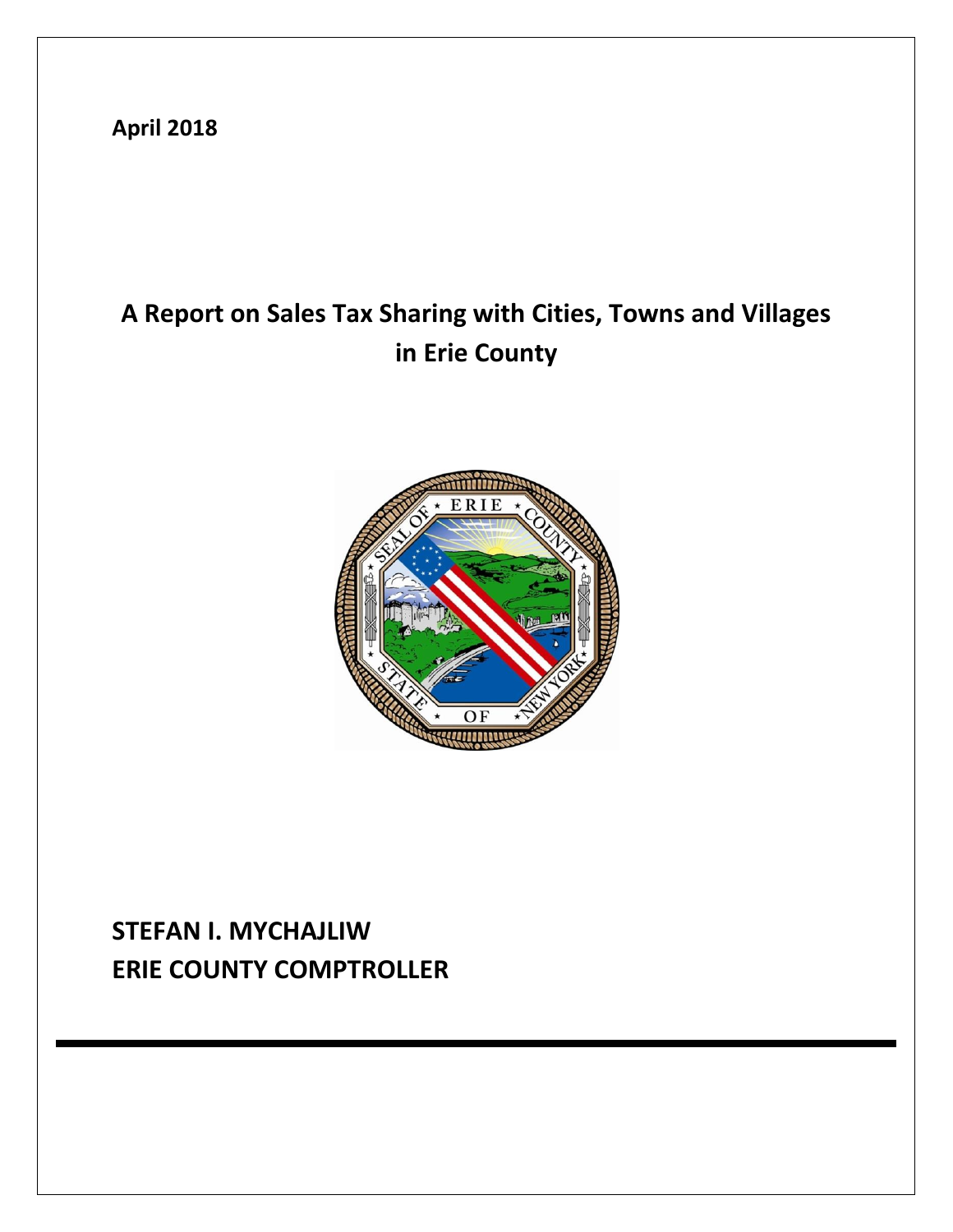# **HON. STEFAN I. MYCHAJLIW ERIE COUNTY COMPTROLLER'S OFFICE DIVISION OF AUDIT & CONTROL 95 FRANKLIN STREET BUFFALO, NEW YORK 14202**

#### **April 16, 2017**

Erie County Legislature 92 Franklin Street 4<sup>th</sup> Floor Buffalo, New York 14202

Dear Honorable Members:

The Erie County Comptroller's Office has completed a report on sales tax sharing with municipalities in Erie County.

Our objectives were to:

- Inform as to the amount of sales tax collected in Erie County that is shared with municipalities.
- Examine the impact of no longer sharing sales tax with municipalities.

To accomplish these objectives, we reviewed disbursements made to municipalities pursuant to New York State law and a sales tax sharing agreement entered into by Erie County in 1977.

As a result of our examination, we determined that Erie County shared \$183,687,315 in sales tax proceeds with municipalities in 2017. Depending on how sales tax proceeds are collected, ending the sharing agreement may positively or negatively impact Erie County and its three cities. It would negatively impact towns and villages in Erie County. If the agreement did not exist in 2017, revenues from sales tax to towns and villages would have been reduced by \$89,813,263. Towns and villages would have to reduce spending or increase other taxes to offset this loss of revenue.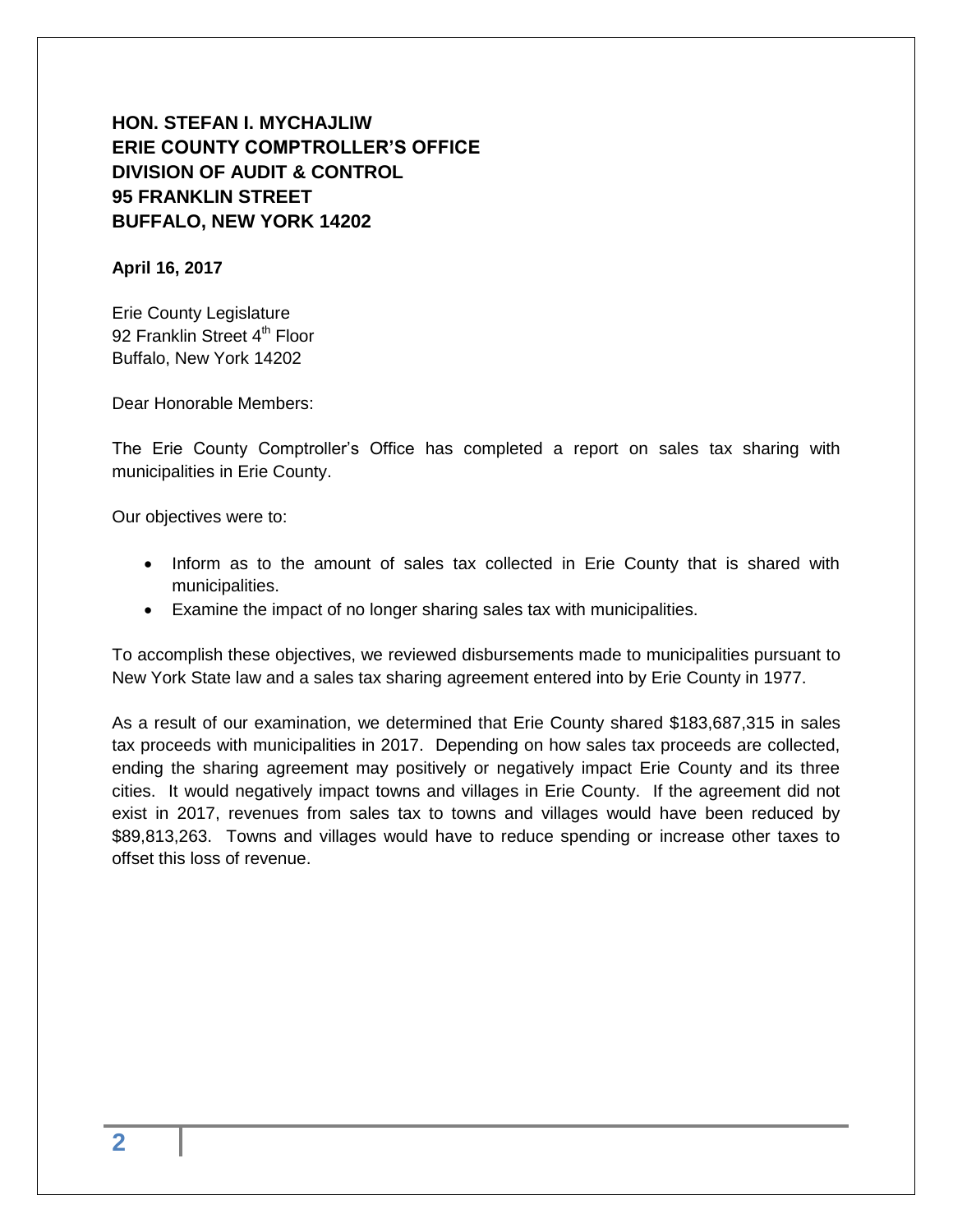# **Table of Contents**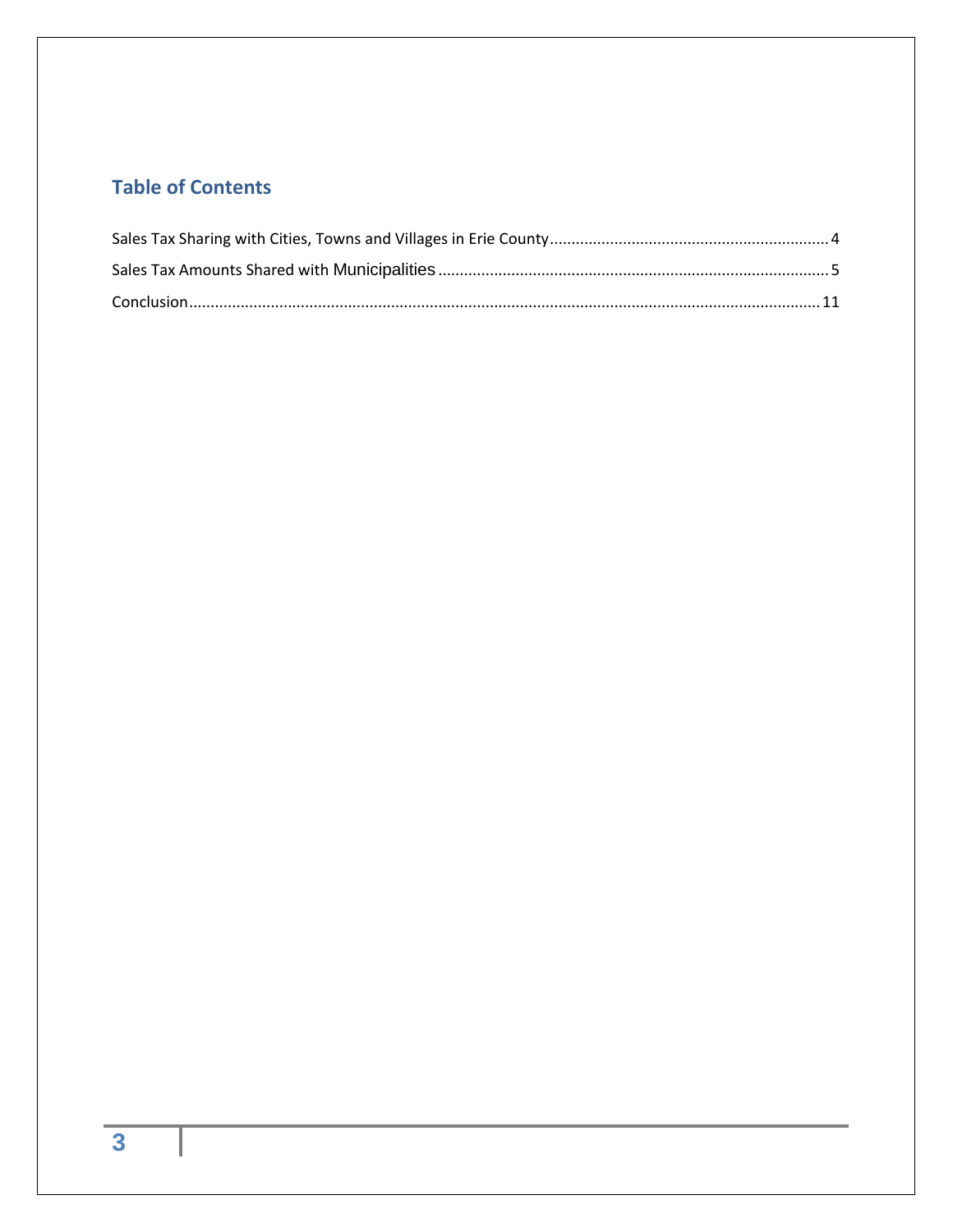### <span id="page-3-0"></span>**Sales Tax Sharing with Cities, Towns and Villages in Erie County**

The directive and ability to collect sales tax is outlined in New York State Tax Law Section 1105. This section of the law requires sellers of certain items to collect a sales tax of four percent to be paid to New York State. New York State Tax Law Section 1210 permits cities and counties to collect up to an additional three percent to be paid to the city or county for their uses. Subparagraph (i)(4) authorizes Erie County to collect a further one and three-quarters percent beyond the collective seven percent already collected, for a total of eight and three-quarters percent sales tax.

An agreement entered into by representatives from Erie County, the City of Buffalo, the City of Lackawanna and the City of Tonawanda on December 30, 1977, discussed below, outlines how the additional three percent sales tax will be shared. Briefly, 35.3055% will be retained by Erie County, 29% will be distributed to school districts attended by Erie County residents, 10.0087% will be distributed to the three cities within Erie County and 25.6858% will be distributed to the three cities and the other municipalities in Erie County. As such, cities are considered for distribution of sales tax proceeds twice in the agreement. New York State Tax Law Section 1262-q describes how the one and three-quarters percent above the three percent will be distributed. It states that the first \$12.5 million collected of the additional one percent will be distributed to the cities within Erie County, with the remainder to be distributed to municipalities as described in the 1977 agreement. The further three-quarters of a percent sales tax will be collected for the sole use of Erie County.

The distribution of sales tax revenue to the towns considers both the population of the municipalities and the assessed value. For distributions for the first and third quarters of the calendar year, the distribution is based on the assessed value of property in the town. For distributions for the second and fourth quarters, it is based on population. The amount paid to cities is based on population. The amount paid to villages is based on the proportion of assessed value of the village as compared to the town it is within. Regardless, in any calendar year, the City of Tonawanda shall not receive less than \$1,172,706 and the City of Lackawanna shall not receive less than \$1,534,671.

The agreement allows for the uniform collection of sales tax throughout Erie County. By entering into the agreement, the three cities are abandoning their right to collect its own sales tax. Without the agreement, Erie County would collect sales tax revenue from the areas outside of the three cities. The cities would be allowed to collect their own three percent sales tax for city purposes. This amount would not be shared with Erie County.

Any of the four parties to the agreement can end the agreement by providing one year notice to the other three parties to the agreement. Although the towns and school districts are beneficiaries of the agreement, they are not parties to the agreement. As such, they cannot revoke the agreement. Once the agreement is nullified, state and local law would provide guidance for how to distribute sales tax proceeds. State law references to distribution of sales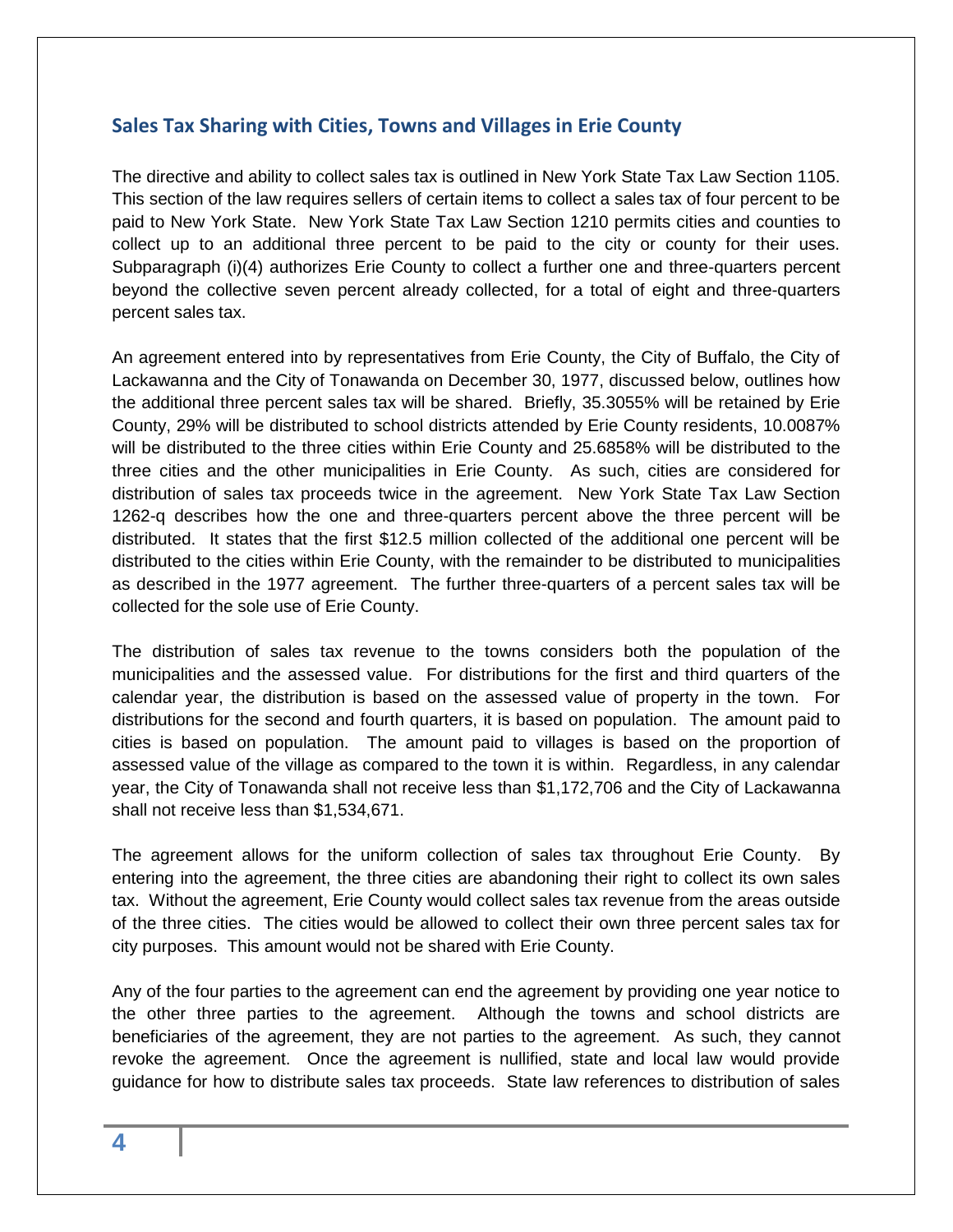tax proceeds according to the 1977 agreement would need to be removed. This may affect the 1.75% sales tax beyond the first 7% collected.

Although not part of the sales tax sharing agreement, Erie County shares an amount equal to 1/8 of one percent of sales tax with the NFTA to help fund its operations.

Erie County collects sales tax in the amount of 4.75% for local purposes beyond the 4% reserved for New York State. The distribution of that 4.75% is governed by New York State law and a sales tax agreement entered into by Erie County and its three cities. If the agreement is dissolved, Erie County would no longer share sales tax revenues with municipalities and school districts. Sales tax would likely be reduced from 8.75% to 7%, due to reliance of the law on the existence of the sales tax sharing agreement. Cities would likely impose their own sales tax. Erie County revenue would no longer include a percentage of sales occurring within the boundaries of the cities. Municipalities and school districts would likely seek to replace sales tax revenue with property tax revenue in the form of a property tax increase. Further, such a move might also impact Erie County in that bonds for the benefit of Erie County entered into by the Erie County Fiscal Stability Authority rely on the existence of a sales tax sharing agreement. The amount shared with the NFTA may also be affected as a result of the aforementioned actions.

### <span id="page-4-0"></span>**Sales Tax Amounts Shared with Municipalities**

Buffalo (City): Approximate Population: 261,310 Total City Tax: \$69,277,242 Sales Tax Revenue (City Distribution):\$45,688,493 Sales Tax Revenue (City, Town and Village Distribution): \$37,583,098 Sales Tax Revenue from County in 2017: \$83,271,591

Lackawanna (City): Approximate Population: 18,141 Total City Tax: \$10,427,941 Sales Tax Revenue (City Distribution): \$3,171,846 Sales Tax Revenue (City, Town and Village Distribution): \$2,609,142 Sales Tax Revenue from County in 2017: \$5,780,988

Tonawanda (City): Approximate Population: 15,130 Total City Tax: \$11,321,293 Sales Tax Revenue (City Distribution):\$2,645,390 Sales Tax Revenue (City, Town and Village Distribution): \$2,176,083 Sales Tax Revenue from County in 2017: \$4,821,473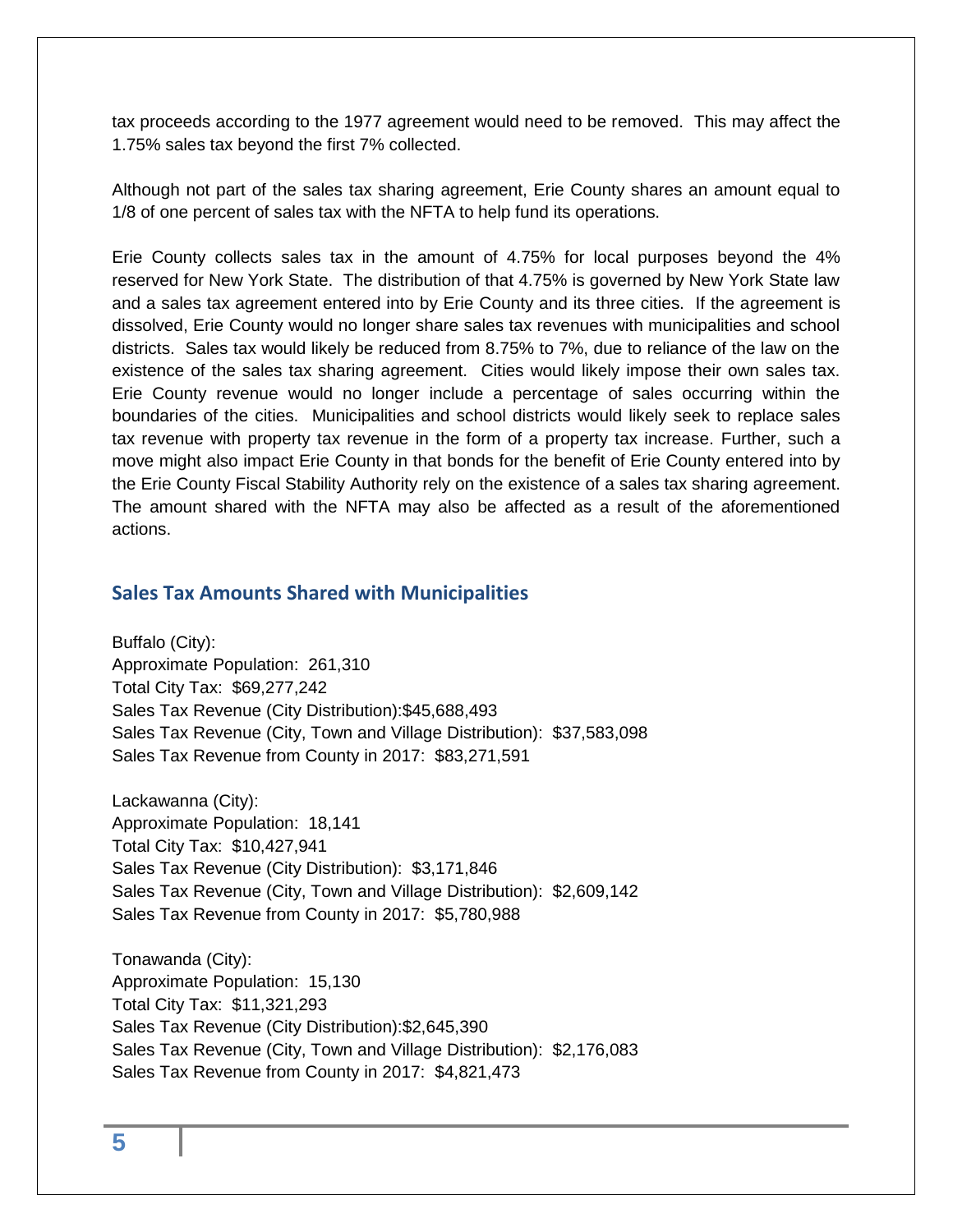Alden: Assessed Value: \$583,592,069 Approximate Population: 10,865 Total Town Tax: \$659,383 Sales Tax Revenue from County in 2017: \$1,004,554

#### Amherst:

Assessed Value: \$9,701,418,623 Approximate Population: 122,366 Total Town Tax: \$35,394,210 Sales Tax Revenue from County in 2017: \$17,671,593

#### Aurora:

Assessed Value: \$1,415,957,484 Approximate Population: 13,782 Total Town Tax: \$3,059,751 Sales Tax Revenue from County in 2017: \$1,452,459

#### Boston:

Assessed Value: \$594,435,768 Approximate Population: 8,023 Total Town Tax: \$936,902 Sales Tax Revenue from County in 2017: \$1,165,745

#### Brant:

Assessed Value: \$147,254,485 Approximate Population: 3,502 Total Town Tax: \$498,765 Sales Tax Revenue from County in 2017: \$352,470

Cheektowaga: Assessed Value: \$4,637,554,259 Approximate Population: 88,226 Total Town Tax: \$42,565,293 Sales Tax Revenue from County in 2017: \$9,430,977

Clarence: Assessed Value: \$3,573,445,213 Approximate Population: 30,673 Total Town Tax: \$6,868,628 Sales Tax Revenue from County in 2017: \$5,840,005

Colden: Assessed Value: \$278,815,125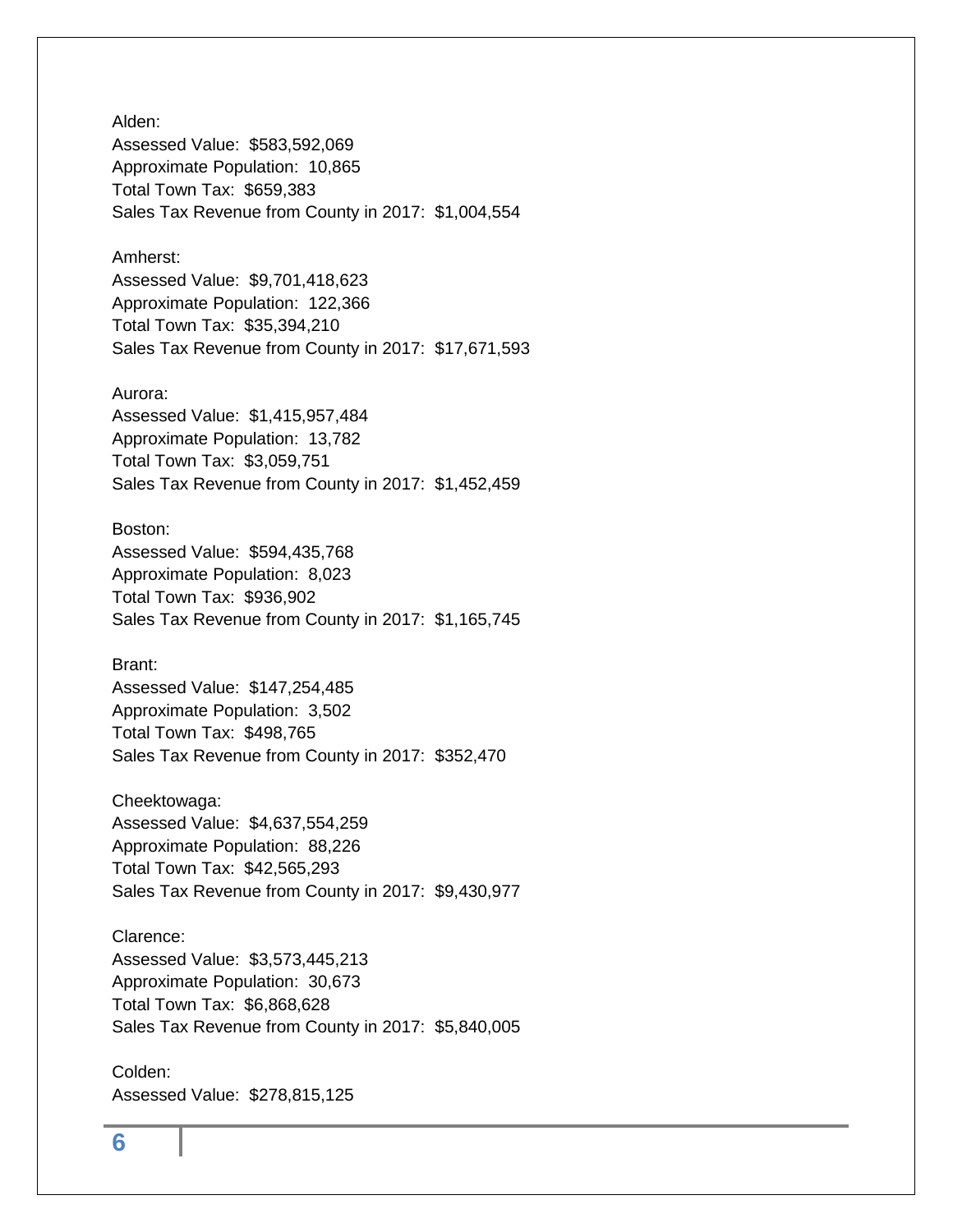Approximate Population: 3,265 Total Town Tax: \$536,125 Sales Tax Revenue from County in 2017: \$513,649

#### Collins:

Assessed Value: \$222,706,449 Approximate Population: 6,997 Total Town Tax: \$739,354 Sales Tax Revenue from County in 2017: \$599,226

Concord: Assessed Value: \$566,859,275 Approximate Population: 8,494 Total Town Tax: \$989,170 Sales Tax Revenue from County in 2017: \$694,658

#### Eden:

Assessed Value: \$520,100,605 Approximate Population: 7,688 Total Town Tax: \$2,096,519 Sales Tax Revenue from County in 2017: \$1,064,420

Elma:

Assessed Value: \$1,288,796,886 Approximate Population: 11,317 Total Town Tax: \$279,391 Sales Tax Revenue from County in 2017: \$2,123,181

Evans: Assessed Value: \$936,119,156 Approximate Population: 16,356 Total Town Tax: \$9,053,095 Sales Tax Revenue from County in 2017: \$1,898,774

Grand Island: Assessed Value: \$1,671,845,628 Approximate Population: 20,374 Total Town Tax: \$5,067,304 Sales Tax Revenue from County in 2017: \$3,132,934

Hamburg: Assessed Value: \$4,076,981,658 Approximate Population: 59,936 Total Town Tax: \$20,934,130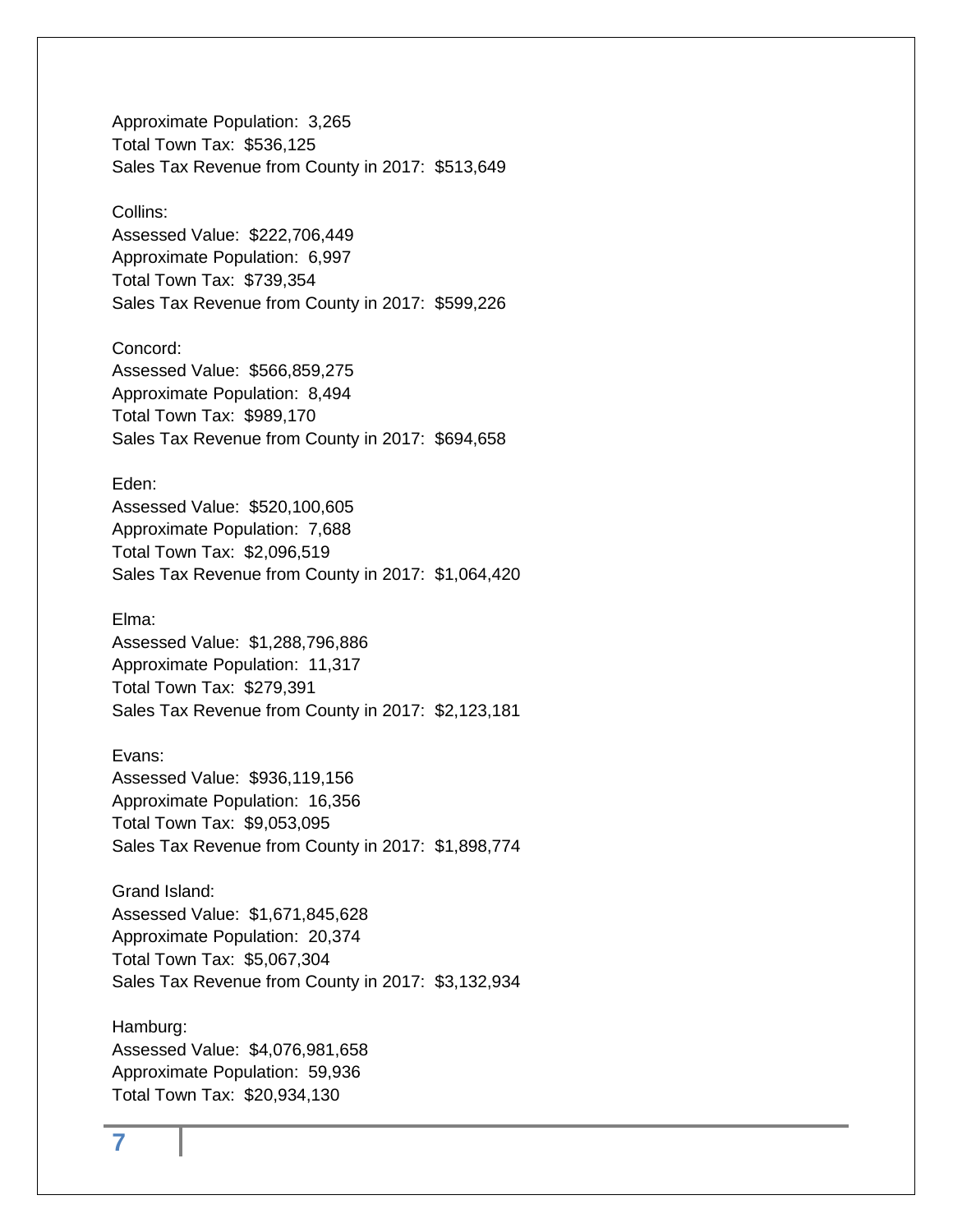Sales Tax Revenue from County in 2017: \$6,671,419

Holland: Assessed Value: \$241,227,591 Approximate Population: 3,401 Total Town Tax: \$1,059,971 Sales Tax Revenue from County in 2017: \$482,728

Lancaster: Assessed Value: \$3,033,124,502 Approximate Population: 41,604 Total Town Tax: \$14,763,029 Sales Tax Revenue from County in 2017: \$4,440,839

#### Marilla:

Assessed Value: \$418,636,923 Approximate Population: 5,327 Total Town Tax: \$116,000 Sales Tax Revenue from County in 2017: \$799,484

Newstead: Assessed Value: \$587,016,488 Approximate Population: 8,628 Total Town Tax: \$804,983 Sales Tax Revenue from County in 2017: \$910,440

North Collins: Assessed Value: \$194,228,621 Approximate Population: 3,523 Total Town Tax: \$882,347 Sales Tax Revenue from County in 2017: \$342,886

Orchard Park:

Assessed Value: \$2,913,882,686 Approximate Population: 29,054 Total Town Tax: \$9,849,333 Sales Tax Revenue from County in 2017: \$4,561,443

Sardinia: Assessed Value: \$226,912,957 Approximate Population: 2,775 Total Town Tax: \$0 Sales Tax Revenue from County in 2017: \$425,867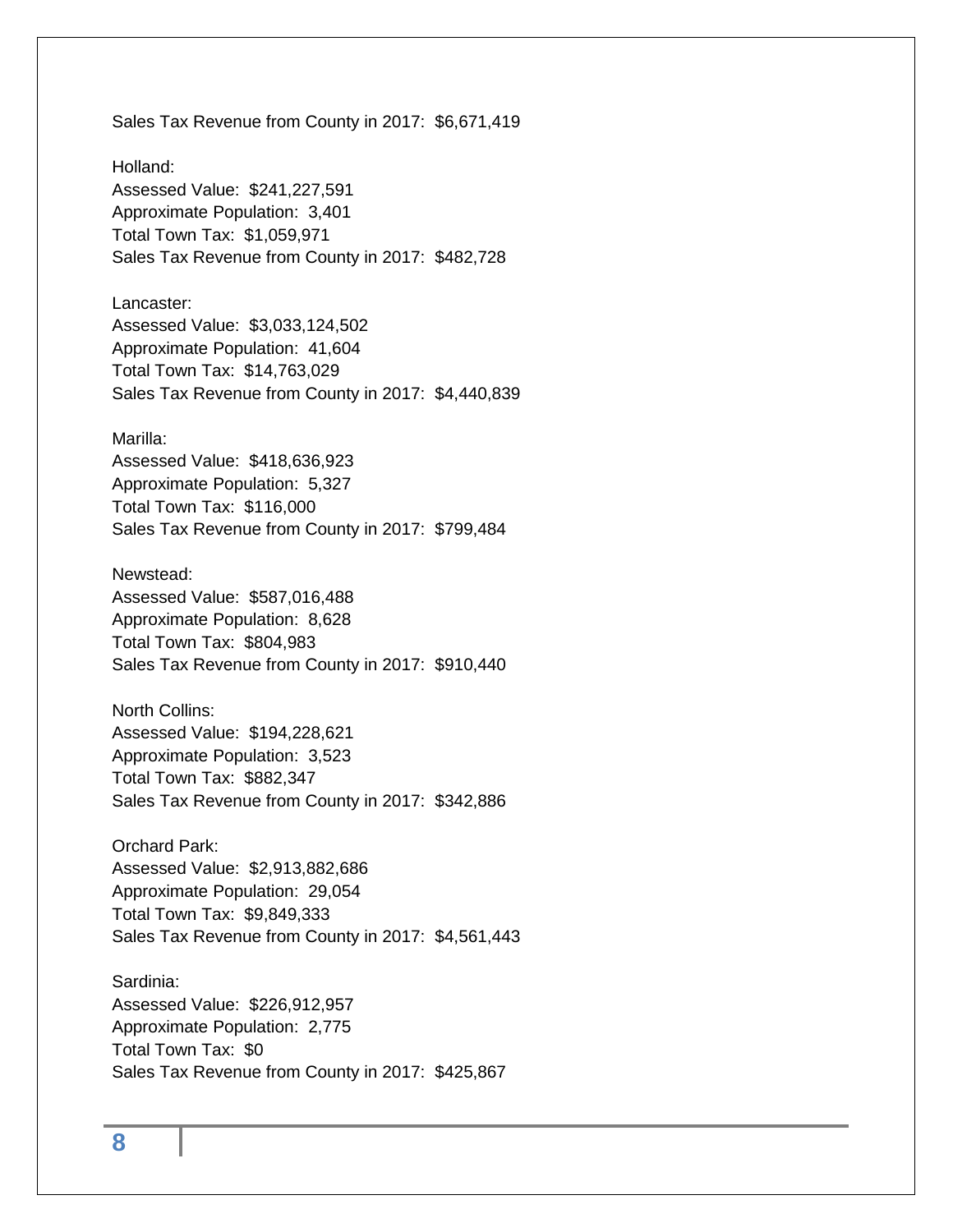Tonawanda: Assessed Value: \$4,300,736,859 Approximate Population: 73,567 Total Town Tax: \$31,524,254 Sales Tax Revenue from County in 2017: \$7,943,379

#### Wales:

Assessed Value: \$293,545,033 Approximate Population: 3,005 Total Town Tax: \$93,650 Sales Tax Revenue from County in 2017: \$512,017

West Seneca: Assessed Value: \$2,975,831,110 Approximate Population: 44,711 Total Town Tax: \$22,656,599 Sales Tax Revenue from County in 2017: \$6,138,324

Akron (Village): Assessed Value: \$138,826,540 Total Village Tax: \$879,530 Sales Tax Revenue from County in 2017: \$287,660

Alden (Village): Assessed Value: \$147,153,173 Total Village Tax: \$884,085 Sales Tax Revenue from County in 2017: \$338,703

Angola (Village): Assessed Value: \$77,132,257 Total Village Tax: \$457,896 Sales Tax Revenue from County in 2017: \$184,580

Blasdell (Village): Assessed Value: \$65,754,406 Total Village Tax: \$1,328,052 Sales Tax Revenue from County in 2017: \$247,169

Depew (Village): Assessed Value: \$768,325,291 Total Village Tax: \$9,144,001 Sales Tax Revenue from County in 2017: \$1,717,347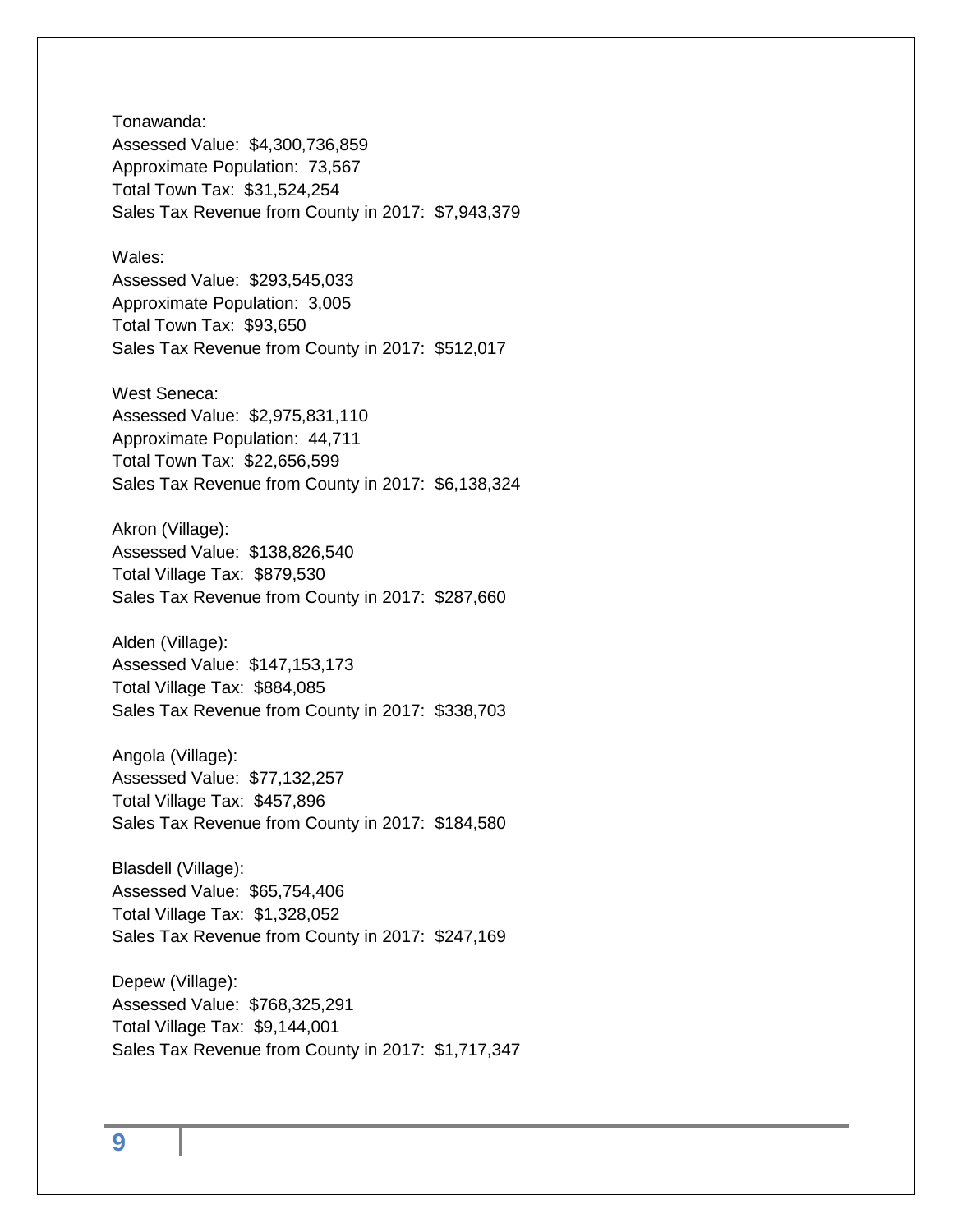East Aurora (Village): Assessed Value: \$215,438,162 Total Village Tax: \$3,725,143 Sales Tax Revenue from County in 2017: \$969,901

Farnham (Village): Assessed Value: \$11,485,985 Total Village Tax: \$118,137 Sales Tax Revenue from County in 2017: \$37,053

Gowanda (Village): Assessed Value: \$19,273,633 Total Village Tax: \$391,936 Sales Tax Revenue from County in 2017: \$103,005

Hamburg (Village): Assessed Value: \$320,244,527 Total Village Tax: \$6,619,244 Sales Tax Revenue from County in 2017: \$1,203,788

Kenmore (Village): Assessed Value: \$280,256,294 Total Village Tax: \$9,306,680 Sales Tax Revenue from County in 2017: \$1,523,173

Lancaster (Village): Assessed Value: \$457,451,833 Total Village Tax: \$4,646,904 Sales Tax Revenue from County in 2017: \$951,360

North Collins (Village): Assessed Value: \$37,123,533 Total Village Tax: \$499,976 Sales Tax Revenue from County in 2017: \$97,982

Orchard Park (Village): Assessed Value: \$145,495,506 Total Village Tax: \$587,915 Sales Tax Revenue from County in 2017: \$469,545

Sloan (Village): Assessed Value: \$105,938,804 Total Village Tax: \$1,132,800 Sales Tax Revenue from County in 2017: \$246,707